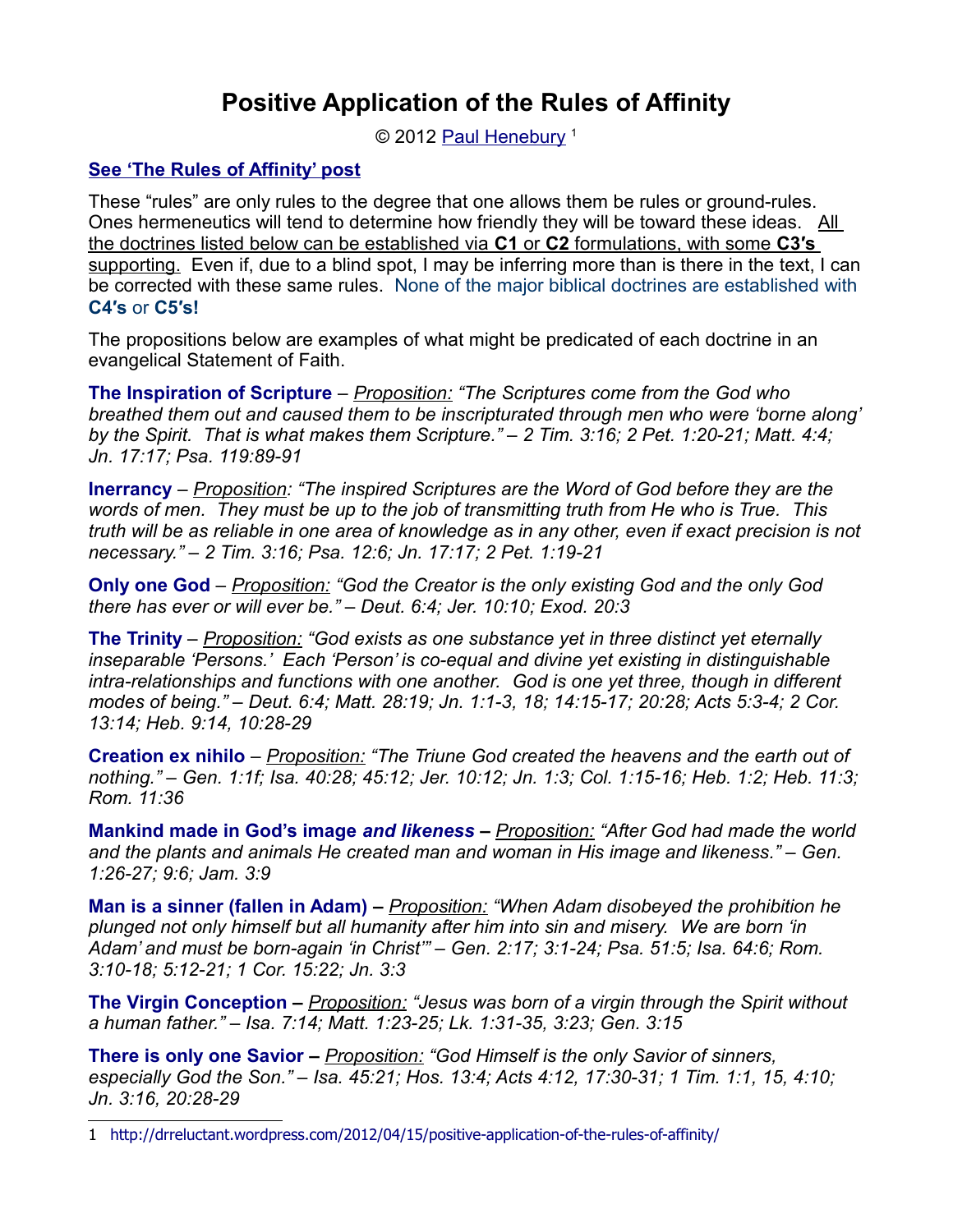Positive Application of the Rules of Affinity

**Christ died for all sinners (whosoever believes)** *– Proposition: "Christ died for all men (sinners)." – Isa. 53:6; Jn. 1:29; 3:16-17; Rom. 5:6; 1 Tim. 2:4-6; 4:10; 1 Jn. 2:2; Heb. 2:9, 10:29*

**Christ arose bodily** *from the dead – Proposition: "Jesus died on the cross but was raised up bodily and in glory." – Mk. 9:31, 10:34; 1 Cor. 15; Mk. 16:6; Lk. 24:6-7, 36-43; Acts 17:18, 30-31; Rom. 1:4; Rev. 1:18*

**Justification by faith (Salvation by grace not works)** *– Proposition: "To be saved from their sin a person must be justified before God. This cannot be achieved through our own merits, but must be imputed by God to those who believe in Jesus atoning work." – Jn. 3:36; Acts 16:31; Rom. 3:21-30; 4:16, 26; 5:1; Gal. 2:16; 3:24; Eph. 2:5, 8-9; Isa. 64:6*

**Christ will return physically in power** *– Proposition: "The same Christ who ascended from this earth will one day return visibly to this earth as Lord of lords and King of kings." – Acts 1:11; Matt. 24:27, 29-30; 26:64; 2 Thess. 1:7-9; Rev. 19:11f.*

**Christians shall receive glorified bodies** *– Proposition: "Because Jesus is risen we too shall rise glorified at His coming." – Jn. 6:40; 1 Jn. 3:1-2; Phil. 3:20- 21; 1 Cor. 15:20-23, 35-54; 2 Cor. 5:1-3; 1 Thess. 4:13-17* 

**Now for some more controversial ones:**

**Christ will rule on this earth after the Second Advent** *– Proposition: "Christ will return to rule on His world before delivering it back to the Father." – Matt. 25:31-34; Lk. 1:31-33; 19:11-27; Acts 1:3,6; Rev. 19:11-20:10; 1 Cor. 15:20-27; Isa. 61-62; Mic. 5:2-4; Zech. 6:12-13; 14:9, 16f.*

**Israel (as the Remnant) will inherit its covenanted promises** *– Proposition: "God entered into irrevocable covenants with Israel which He must and shall fulfill in accordance with their stipulations." – Gen. 15; 17:4-9; Psa. 105:6-11; Isa. 9:6-7; Mic. 5:2; Jer. 32:42; 33:14-26; Ezek. 34:11-31; 36:1-37:28; Zeph. 3:20; Zech. 8; Lk. 1:32-33; Acts 1:6-7; Rom. 11:23-29*

**There will be a temple and sacrifices in the future kingdom** *– Proposition: "One of God's everlasting covenants concerns Phinehas and his descendents (Zadokites). This requires us to take statements of a post Second Advent temple literally, whatever our present lack of understanding on the subject." – Num. 25:11-13; Psa. 106:30-31; Ezek. 36:32-38; 37:12-28; 40-48; Zech. 6:12- 13; 14:16-21; Mal. 3:2-6*

**"Heaven" (New Jerusalem) will come to the new earth after the millennial kingdom** *– Proposition: "When God creates a new heavens and earth the 'New Jerusalem' will descend from God out of heaven to earth and God shall dwell with men. The gates of the city will be opened to the nations." – Rev. 20:1-22:5;*